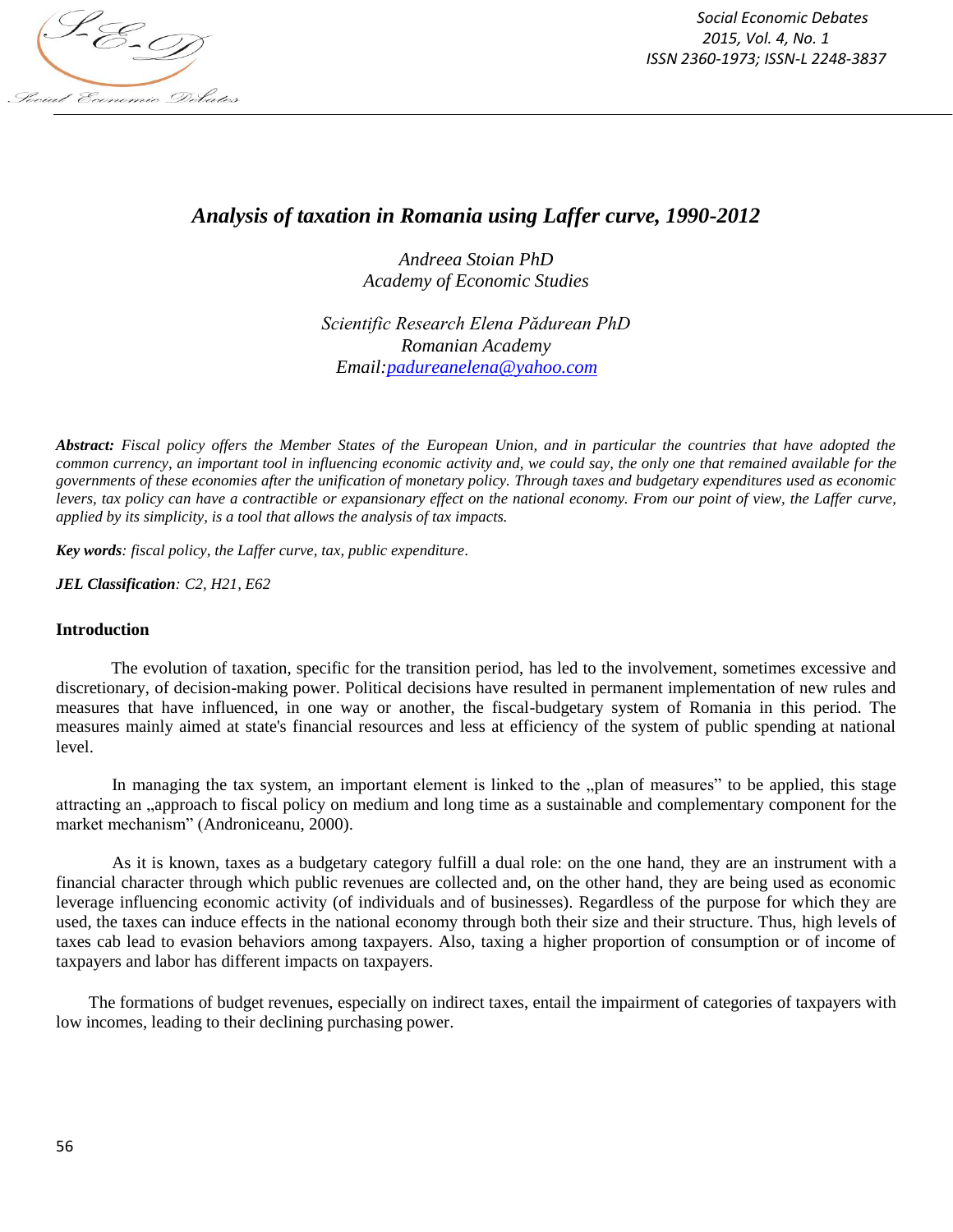

To ensure the effectiveness of compulsory levies, there should be a balance between total fiscal revenues, which end up in budget and total fiscal taxes paid by taxpayers.

The analysis of taxation has as result the following: once with increase of taxable mass and of tax rate, tax revenues will increase, and therefore individual taxes will increase, leading to inhibition of taxpayers' propensity to further savings and investments, ie to reduce taxable mass.

The level of taxation is influenced and determined by several factors, including (Hoanță, 1997):

- $\checkmark$  performance of the economy at a given time
- $\checkmark$  effectiveness of using public expenditures financed by taxes
- $\checkmark$  structure of the property
- $\checkmark$  public needs set by governmental policy and approved by parliament
- $\checkmark$  taxpayers' level of understanding budgetary needs and adherence to government policy needs
- $\checkmark$  stage of democracy in a given country.

In addition to an objective tax burden, technically determined depending on the financing needs of public expenditures, there is a psychological fiscal pressure (felt) that measures the tolerance threshold to taxes. This, most often, takes the form of individual tax burden, which is the ratio between the total levies borne by the taxpayer and the revenues earned by him before taxes. It expresses the sacrifice which the taxpayer is forced to agree to on overall wealth he obtained during a given period. As a result, individual tax burden also includes subjective elements of social life.

In Romania, according to the latest data from Eurostat<sup>1</sup>, in 2012, the share of budgetary revenues in GDP<sup>2</sup> from taxes stood at 28.3%, more than 10 percentage points below the average of 39.4% of GDP recorded in the EU-28. This result ranks Romania in top 4, from 28 countries, in order of increasing tax rates, along with Latvia and Bulgaria which have registered a 27.9% share of GDP.

As regards the structure of taxation, Romania is based on indirect taxation (consumption), being on the second position of the European rankings with a share of direct taxes in total tax revenue of 47.2%, higher than average recorded for the EU-28, which is only 34.5%. The share of income from social security contributions is 31.2% very close to the European average of 32.4%, while direct taxes are accounted for 21.6%, lower than the level recorded for the EU-28 33,4%.

Implicit tax rate (defined as the ratio between revenue actually collected for a specific type of tax and the macroeconomic basis of the corresponding tax) of consumption in Romania has reached a historical high in the analyzed period in 2012, being 20.9%, being 1.1 points higher than the European average of 19.9%, while the default rate of taxation from employment, at 30.4%, was in the same year, below the average in the EU-28 (36.1%).

Analyzing the share in GDP of various tax categories in the period 2000-2012 based on data provided by Eurostat, we can notice some constancy in the levels of taxation, without dramatic changes from one year to another. In the case of VAT revenues in 2011 was registered a maximum of 8.7% of GDP, which fell by 0.2 percentage points next year. As regards the taxation of individuals and legal entities we find that by 2006 their share in GDP was relatively close slightly higher for the taxation of legal entities, but since 2007 we can see a clear superiority of personal income tax receipts

 1 Eurostat (2014), *Taxation trends in the European Union. Data for the EU Member States, Icelandand Norway,* 2014 edition, pp.134- 137.

<sup>2</sup> According to the authors, social security contributions, including those paid by employees are categorized as taxes meeting all generally accepted characteristics as defined in the literature. Therefore, in our analysis we will include this category in total tax revenues.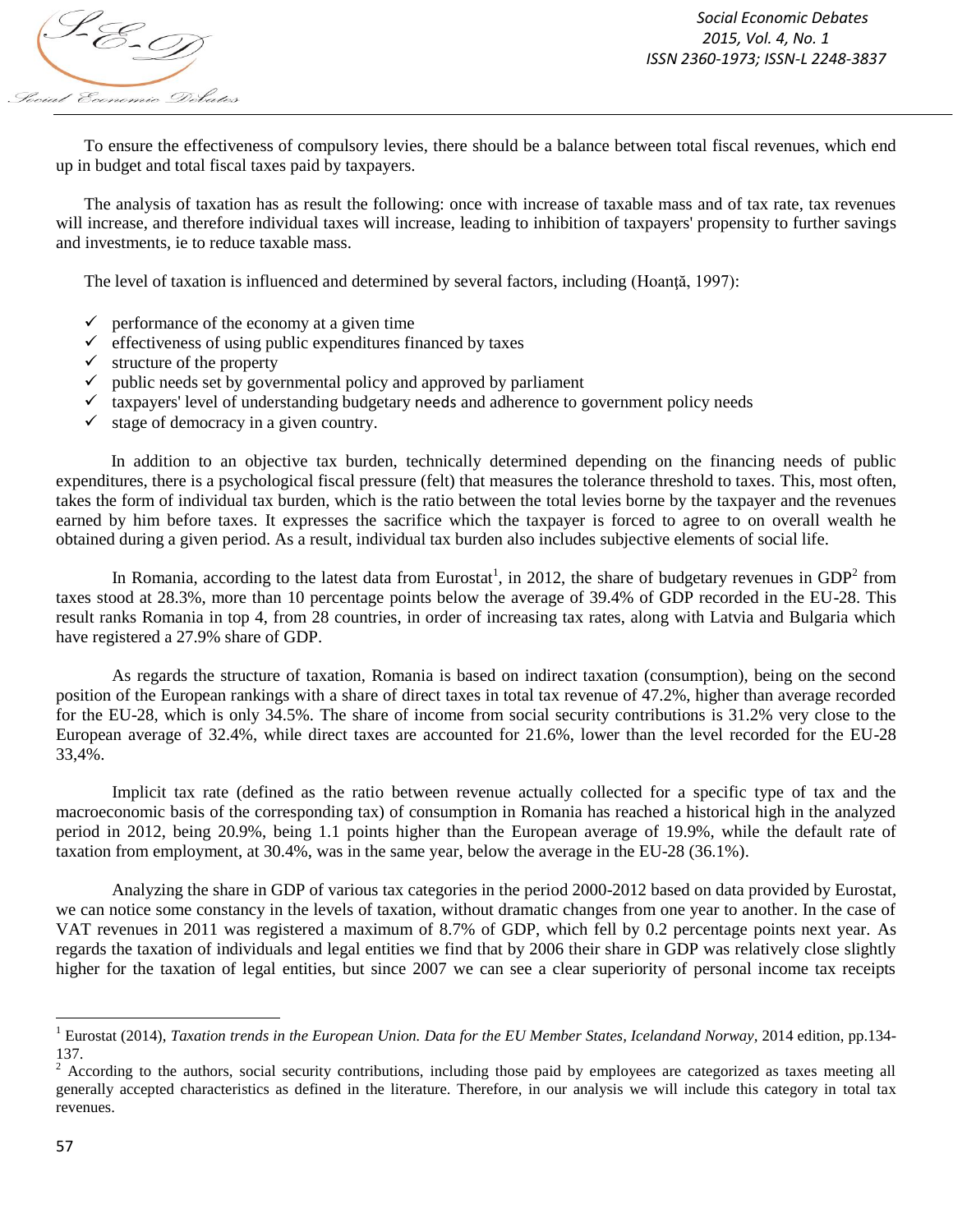

*Social Economic Debates 2015, Vol. 4, No. 1 ISSN 2360-1973; ISSN-L 2248-3837*

(1)

which stands at least 1 percentage point above the receipts from corporate taxation. Regarding social security contributions, they have recorded a maximum in 2000 and a minimum in 2010.

The main coordinates to be drawn from this preliminary analysis on taxation in Romania are the following:

- $\checkmark$  preponderance of consumption taxation compared with the revenues of taxpayers and / or labor;
- $\checkmark$  taxation in a greater degree of personal income compared to taxation of corporations;
- $\checkmark$  social security contributions were higher compared to direct taxes.

As a result of the structure and the level of taxation resulting from the analysis performed, we can anticipate the following effects on the national economy:

- $\checkmark$  distortions on prices of goods and services;
- $\checkmark$  salary distortions in the labor market;
- $\checkmark$  encouraging the employment into forms coming out of the scope of taxation;
- $\checkmark$  decrease in labor productivity due to substitution of work-allotted time with the free time;
- $\checkmark$  affecting the categories of low-income taxpayers;
- $\checkmark$  decrease in public budget revenues.

All these are forms of inefficiency in the way taxpayers are taxed in Romania, inefficiency in terms of its negative effects felt on economic activity, which can create a dangerous vicious circle for the national economy.

#### **2. Methodology**

The work methodology that we chose in our approach is based on the famous "Laffer curve". Although the theory can not be attributed to US economist Arthur Laffer, it was popularized by him among the political class in the United States in the early 1970s. From our point of view, the Laffer curve, applied by its simplicity, is a tool for analyzing the impact that taxes level has on the tax payers.

Laffer curve, as analytic tool, offers the possibility of estimating a tax rate which we will consider "optimal" by the fact that it allows to collect a maximum level of tax revenue to the public budget. The estimation of this rate is given by the following relationship. First, we can express the volume of budget revenues from a particular tax  $(V_i)$  as a function of 2nd degree depending on the tax rate  $(r_i)$  according to the equation (1):

$$
V_i = \alpha_0 + \alpha_1 r_i + \alpha_2 r_i^2 + \varepsilon_i
$$

where:  $\alpha_0$ ,  $\alpha_1$ ,  $\alpha_2$  are the coefficients to be estimated, and  $\varepsilon_i$  is the error term.

The main condition for the equation (1) to reflect the Laffer curve is that the parameter  $\alpha_2$  to be different from zero and negative.

Condition: 
$$
\alpha_2 \neq 0
$$
,  $\alpha_2 < 0$ .  
To estimate the share of "optimal" tax (r<sub>i</sub>") we must solve the equation (2):  

$$
\frac{\delta v_i}{\delta r_i} = 0
$$
 (2)

where  $\delta$  is derived I.

Deriving equation  $(1)$  to solve equation  $(2)$ , we obtain the following relationship:

$$
\alpha_1 + 2\alpha_2 r_i = 0 \tag{3}
$$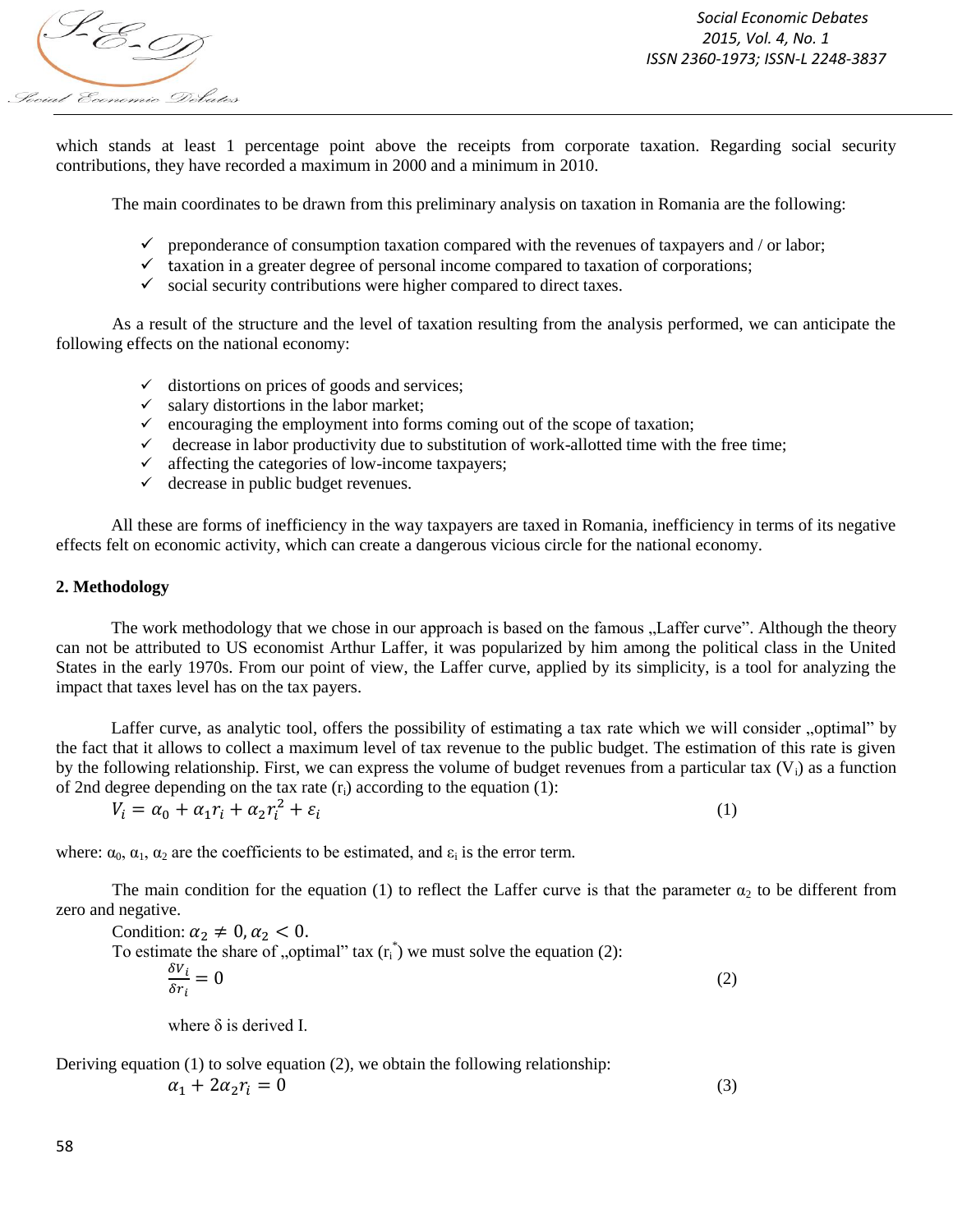

*Social Economic Debates 2015, Vol. 4, No. 1 ISSN 2360-1973; ISSN-L 2248-3837*

(4)

(5)

It results the optimal tax rate, from the relation:

$$
r_i^* = -\frac{\alpha_1}{2\alpha_2}
$$

Substituting in equation (1) the optimal tax rate determined by the relation (4) we can also estimate the maximum volume  $(V^*)$  of public budget revenues resulting from the collection of a certain tax:

 $V^* = \alpha_0 + \alpha_1 r^* + \alpha_2 r^*$ 

If the Laffer curve is not confirmed, we will check for a simple linear relation between the amount of revenues to the public budget and tax rate, as:

$$
V_i = \alpha + \beta r_i + \vartheta_i \tag{6}
$$

where  $v_i$  is the term of errors.

The interpretation in this case will be made according to the sign and value of  $\beta$  coefficient. If  $\beta$  > 0, means that we have identified a direct relationship indicating increasing revenue volume as tax rate increases. If  $\beta$  <0, the correlation between the two variables is an indirect one, suggesting the decrease in earnings per share as the tax rate increases.

Laffer curve also allows the estimation of excess tax burden (EPF) caused by increasing the tax rate and reflected in the decrease in revenue volume to the public budget. Figure 1 illustrates this fact.

Figure 1. Estimation of excess tax burden using Laffer curve

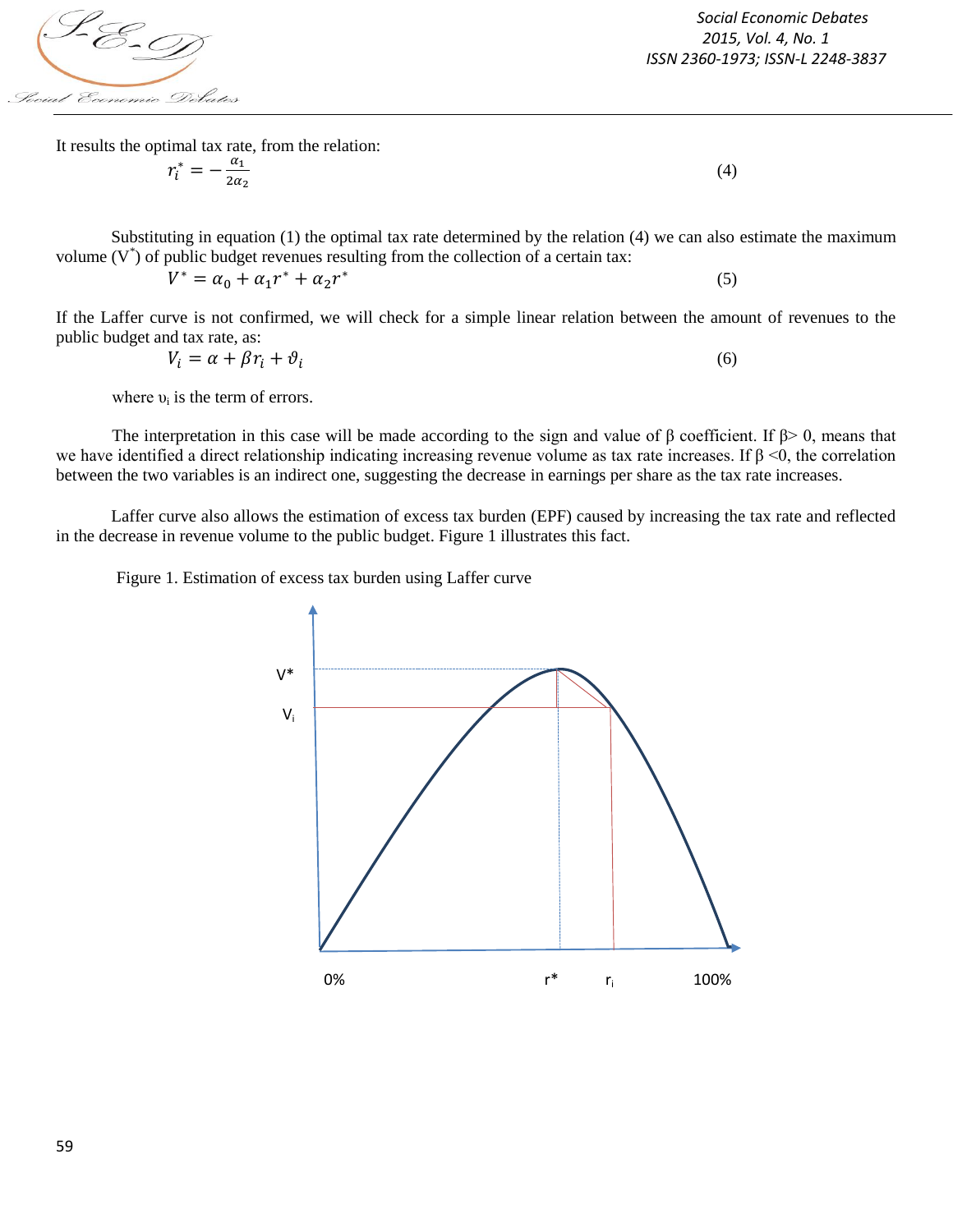

Given that a tax rate  $r_i$ , higher than the optimal tax rate  $r^*$  generates a decrease in tax revenue to the public budget, and excess tax burden can be approximated by the surface of the red triangle in Figure 5. Computing relation which describes this fact is the following:

$$
EPF = (r_i - r^*)(V^* - V_i)/2
$$
 (7)

To analyze taxation in Romania using Laffer curve, we used annual data for the period 1990-2012 from the Ministry of Finance, National Institute of Statistics and Eurostat representing tax revenues and tax categories, the consumer price index and GDP. To estimate the coefficients of the equation (1) we chose the smallest squares method (OLS). We have estimated several regressions using as dependent variables: total tax revenue (inclusive and exclusive social security contributions), categories of direct and indirect taxes, revenues from corporate income tax, personal income, income from VAT and from social security contributions. All tax revenues are expressed in constant prices of 1990, processing performed using the consumer price index. As tax rates we chose a proxy, represented by the share of these taxes in GDP, which is equivalent to a tax burden, or an average rate of taxation at macroeconomic level. Basically, our scientific approach aims at estimating the optimal tax burden exerted by various taxes, resulting in collecting a maximum volume of budget revenues. Overcoming this share of tax revenues in GDP generates distortive effects in Romanian economy. Results of estimations are presented in the next section.

#### **3. Results:**

The estimations made have revealed some significant issues.

For total tax revenue, whether or not they included social security contributions, Laffer curve was not confirmed and we could not identify a simple linear relation, statistically significant between the volume of budget revenues and tax burden.

For broad categories of direct taxes (excluding social security contributions) and indirect taxes also Laffer curve was not confirmed but we got a direct linear relation described by equation (6), between the average taxation and volume of revenues. This result indicates that an increase in tax burden leads to increased revenues to the public budget. Thus, once with 1 percentage point increase of fiscal pressure exerted by indirect taxes, real budget revenues may increase by 2.02 million lei, while the impact of increased tax burden exerted by direct taxes is only 0.57 million RON.

We can also confirm the same direct linear relation for the main categories of taxes: VAT, corporate income tax and personal income tax. It is noticed the same influence, higher, average tax rate exerted by at macroeconomic level VAT on the revenues of that tax. Increased tax burden exerted by tax on corporate profit can lead to increase budget revenues by 0.49 mil.RON, while personal income tax increase could generate a budget surplus of 0.42 million.

The only category of budget revenues for which the Laffer curve is confirmed is represented by the revenues from social security contributions. Table A.1 shows that all the estimated coefficients of equation (1) are significantly different from zero in terms of statistical and comply with the initial condition, which means that we can use this equation in further estimations. Thus, using equations (2), (3), (4) and (5), we estimate an optimal tax burden exercised at macroeconomic level by social security contributions of 9.5% of GDP and the maximum volume of budget revenues corresponding to this tax burden is appreciated at a level of 10.5 million lei in constant prices of 1990.

In the period 1990-2012, the highest tax pressure exerted by social security contributions was 11.1% of GDP and it was recorded in 2000. According to equation (7), this level of tax induced an excess of tax burden of nearly 2 mil in constant prices of 1990. This amount was actually 25% of actual receipts to the budget of social security contributions for the year 2000.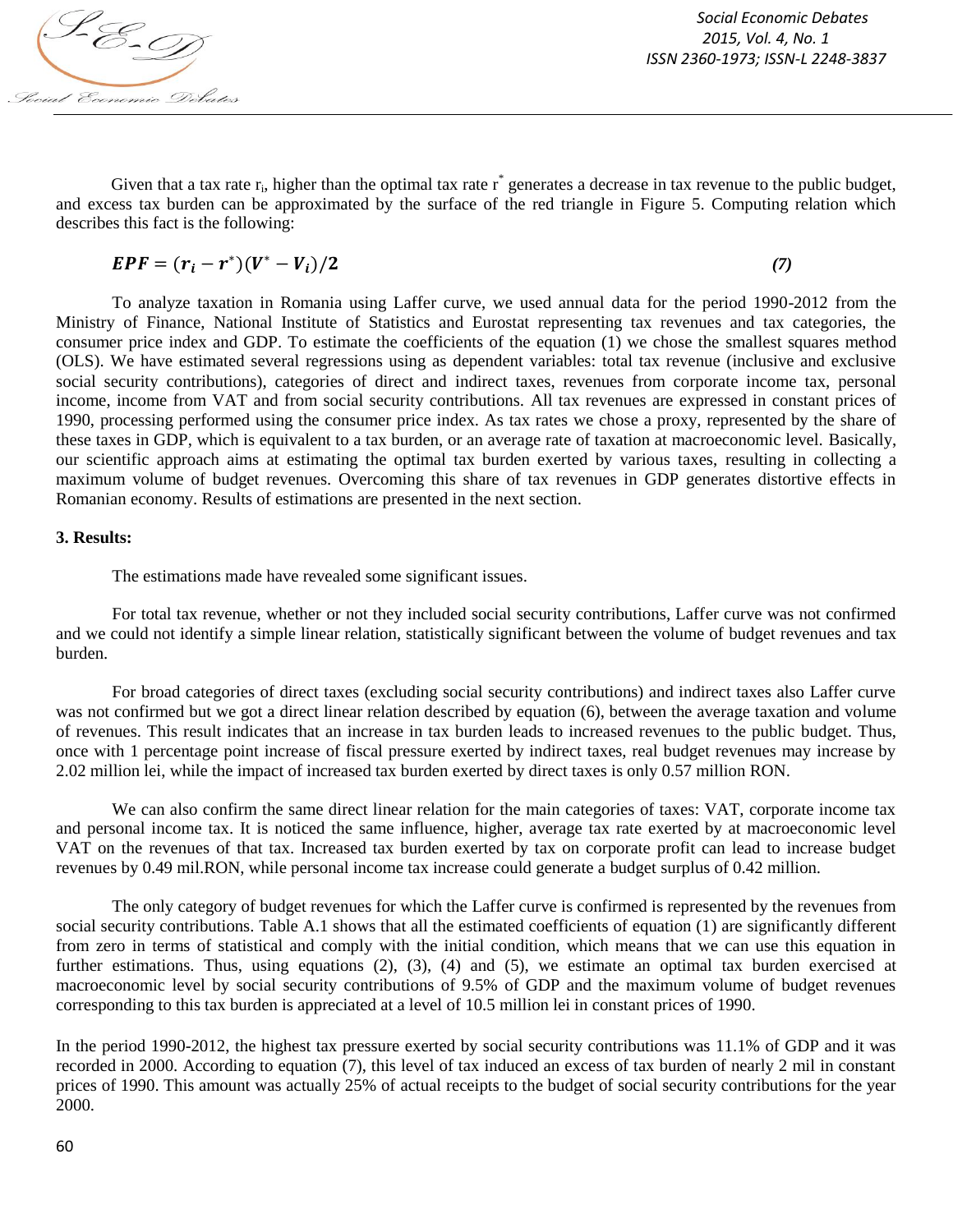

## **4. Conclusions and Recommendations**

Analysis of taxation in Romania reveals some specific features of the tax system and of the way taxpayers decide to behave towards it. Thus, we have shown, based on statistical data that in the period 2000-2012, it was the indirect taxation that dominated our fiscal system. Taxing consumption had the highest contribution to the formation of tax revenues, second place being placed by social security contributions, followed by the category of direct taxes.

By analyzing the structure of indirect taxes results in the fact that the VAT occupies the largest share, both in GDP and in total tax revenue, compared with other indirect taxes. If we consider how it is settled and charged, as well as some of its technical elements, we conclude that it mostly affects low-income people. Operators that are VAT payers have the right to deduct a portion of this tax. Final consumers, individuals are those who, however, support this tax levied on the value of the goods they consume, or the pricing of services they receive. Whether their income is high or low, they will bear the same rate of VAT for the same goods they consume. They are not able to deduct or recover this cost, whether they are individuals. Therefore VAT-induced fiscal burden is borne by consumers and not only by payers of this tax. Our analysis has revealed that between the volume of public budget revenues from VAT and the so-called average rate of taxation at macroeconomic level there is a direct link, which has also the highest impact compared to the other main categories of tax revenue. The results show that a 1 percentage point increase in the tax rate leads to increase of budget revenues by 2.02 mil in 1990 prices. These records can provide a relevant argument in favor of increasing the VAT rate. This has been already happened in 2010, when the government decided to increase the standard VAT rate from 19% to 24%. Given that in the short term, consumption is characterized by a certain degree of inertia, also depending on its structure and share of goods with inelastic demand, the effect will consist of an increase in budget revenues. What concerns us, however, it is the medium and long term effect on aggregate demand and on welfare. If on short term we consider that the probability of adjustment in consumption is quite low, on medium and long term, if household income will not increase in order to compensate for the excess tax burden induced by the increase in VAT, then they can adjust their consumption, in terms of quantity or in terms of structure, which ultimately will affect aggregate demand. Also given the effect of increasing the VAT rate on those with low incomes and that such a decision reduces the purchasing power of the population, we think its welfare. Therefore, the adoption of such a decision must take into account the medium and long term effects that may have on the living standards of individuals. Some tips that we can make, aim, in fact, to point out landmarks that public policymakers should include into the design of fiscal policy and in particular those which include measures relating to the modification of indirect taxation. These are: individual consumption patterns, population structure by income bracket, the time horizon for which the impact is assessed, size and structure of aggregate demand, people's living standards

Another important result of our analysis shows that in terms of social security contributions, taxpayers have already penalized the high degree of tax induced by this category of tax revenues. This conclusion is substantiated by confirming the Laffer curve and by the fact that we could estimate an average rate which, when exceeded, results in a reduction in budget revenues. For example, identification of wage schemes that minimize the amount of contributions paid by employees and employers, can have negative effects on short and / or medium term, especially if dependency ratio between retiree (recipient of public schemes pension) - and employee is high.

Higher disposable income, resulting from a lower level of taxation, obtained by the use of such tax schemes may provide an incentive for consumption. If increasing social security contributions was designed as a measure for reducing consumption, due to reduced disposable income, the effect obtained in economics will not be the anticipated one. Taxpayers, individuals and legal entities in their tax optimization strategy, induce an adverse effect. Therefore, fiscal policy transmission channels may become inoperative, and the impact may not be the anticipated one. On long term, reduced contributions to state social insurance budget, can mean lower pensions for taxpayers, and if they will not save, or invest in financial products in order to supplement their income, they may face reduced level of living.